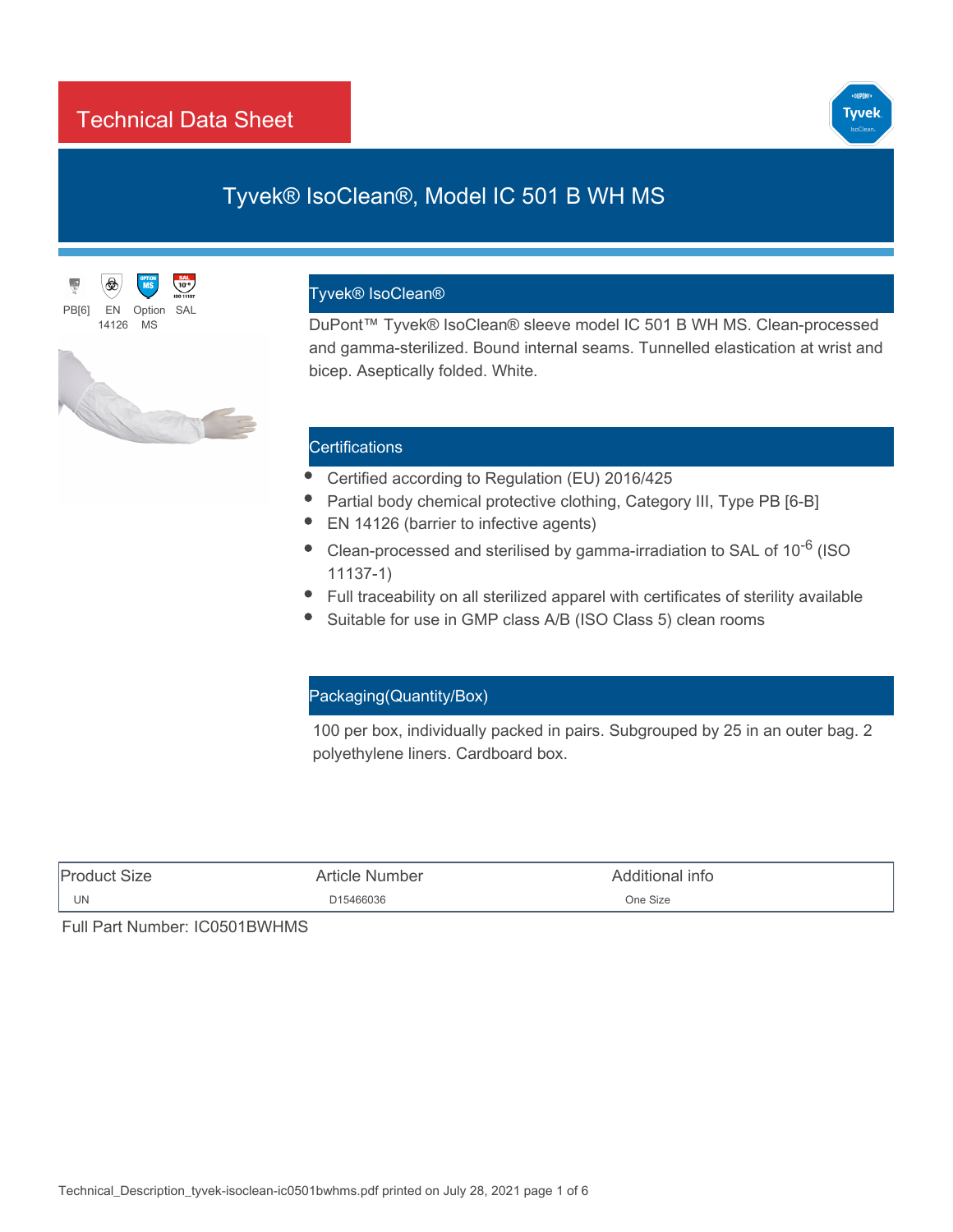| PHYSICAL PROPERTIES                    |                      |                             |                    |
|----------------------------------------|----------------------|-----------------------------|--------------------|
| Property                               | <b>Test Method</b>   | <b>Typical Result</b>       | EN                 |
| Abrasion Resistance <sup>7</sup>       | EN 530 Method 2      | >10 cycles                  | $1/6$ <sup>1</sup> |
| <b>Basis Weight</b>                    | DIN EN ISO 536       | 45 g/m <sup>2</sup>         | N/A                |
| Colour                                 | N/A                  | White                       | N/A                |
| Exposure to high Temperature           | N/A                  | Melting point $\sim$ 135 °C | N/A                |
| Flex Cracking Resistance <sup>7</sup>  | EN ISO 7854 Method B | >100000 cycles              | $6/6$ <sup>1</sup> |
| <b>Puncture Resistance</b>             | <b>EN 863</b>        | >5 N                        | $1/6$ <sup>1</sup> |
| Resistance to water penetration        | <b>DIN EN 20811</b>  | 7 kPa                       | N/A                |
| Surface Resistance at RH 25%, inside 7 | EN 1149-1            | $2^{10}$ Ohm                | N/A                |
| Tensile Strength (MD)                  | DIN EN ISO 13934-1   | >30 N                       | $1/6$ <sup>1</sup> |
| Tensile Strength (XD)                  | DIN EN ISO 13934-1   | >30 N                       | $1/6$ <sup>1</sup> |
| <b>Thickness</b>                       | DIN EN ISO 534       | 185 µm                      | N/A                |
| Trapezoidal Tear Resistance (MD)       | EN ISO 9073-4        | >10 N                       | $1/6$ <sup>1</sup> |
| Trapezoidal Tear Resistance (XD)       | EN ISO 9073-4        | >10 N                       | $1/6$ <sup>1</sup> |

1 According to EN 14325 2 According to EN 14126 3 According to EN 1073-2 4 According to EN 14116 12 According to EN 11612 5 Front Tyvek ® / Back 6 Based on test according to ASTM D-572 7 See<br>Instructions for Use for furth

| <b>GARMENT PERFORMANCE</b> |                |                       |     |  |  |  |
|----------------------------|----------------|-----------------------|-----|--|--|--|
| Property                   | Test Method    | <b>Typical Result</b> | EN  |  |  |  |
| Seam Strength              | EN ISO 13935-2 | >30 N                 | 1/6 |  |  |  |

1 According to EN 14325 3 According to EN 1073-2 12 According to EN 11612 13 According to EN 11611 5 Front Tyvek ® / Based on test according to ASTM D-572 7 See Instructions for Use for<br>further information, limitations and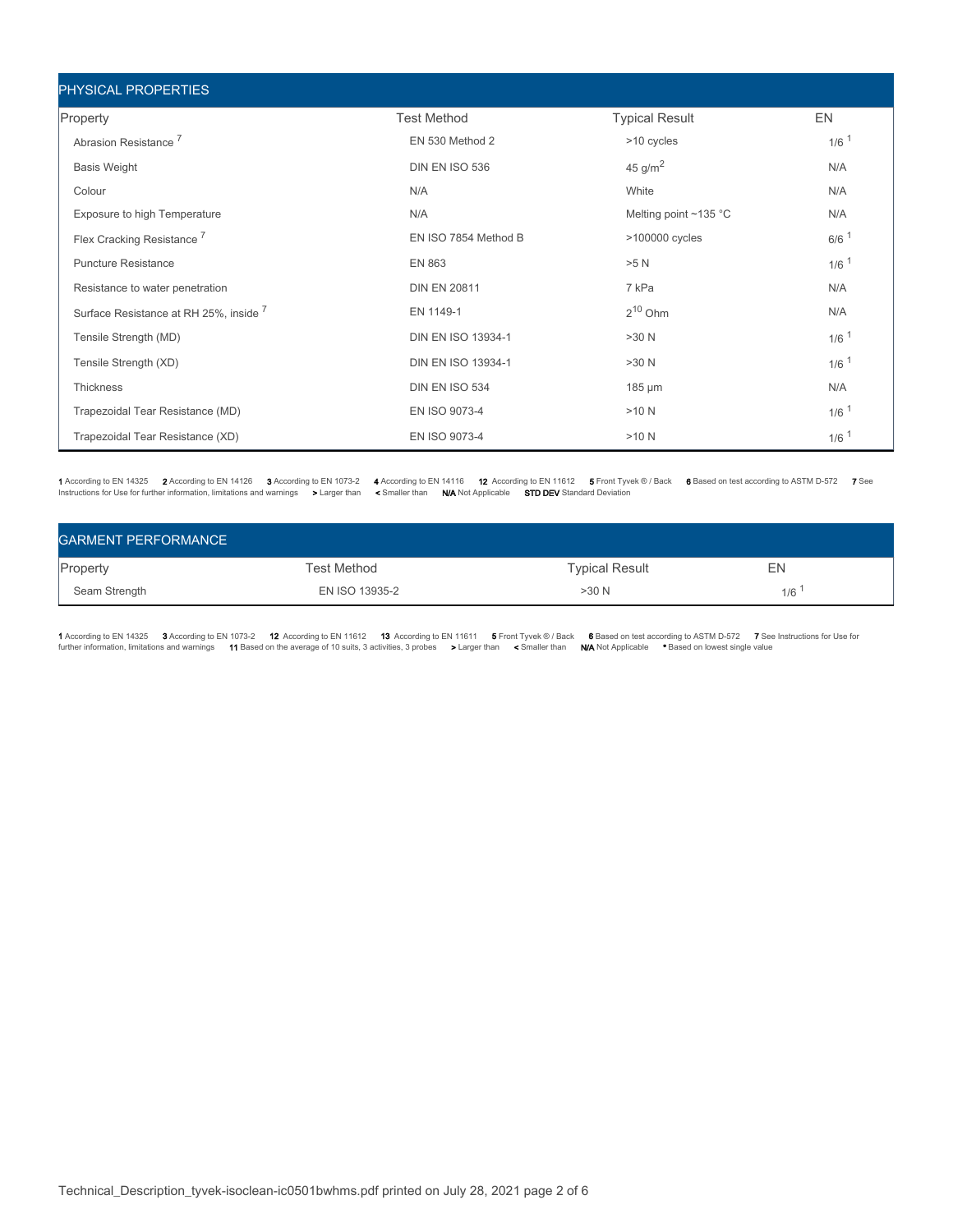| <b>COMFORT</b>                   |                    |                                  |     |  |  |  |  |
|----------------------------------|--------------------|----------------------------------|-----|--|--|--|--|
| Property                         | Test Method        | <b>Typical Result</b>            | EN  |  |  |  |  |
| Air Permeability (Gurley method) | ISO 5636-5         | Yes                              | N/A |  |  |  |  |
| Air Permeability (Gurley method) | ISO 5636-5         | 4s                               | N/A |  |  |  |  |
| Thermal Resistance, Rct          | EN 31092/ISO 11092 | $10*10^{-3}$ m <sup>2</sup> *K/W | N/A |  |  |  |  |
| Thermal Resistance, clo value    | EN 31092/ISO 11092 | $0.065$ clo                      | N/A |  |  |  |  |
| Water Vapour Resistance, Ret     | EN 31092/ISO 11092 | 6.8 $m^{2*}$ Pa/W                | N/A |  |  |  |  |

2 According to EN 14126 5 Front Tyvek ® / Back > Larger than < Smaller than N/A Not Applicable

| PENETRATION AND REPELLENCY                                   |             |                       |     |
|--------------------------------------------------------------|-------------|-----------------------|-----|
| Property                                                     | Test Method | <b>Typical Result</b> | EN  |
| Repellency to Liquids, Sodium Hydroxide (10%)                | EN ISO 6530 | $>90\%$               | 2/3 |
| Repellency to Liquids, Sulphuric Acid (30%)                  | EN ISO 6530 | $>95\%$               | 3/3 |
| Resistance to Penetration by Liquids, Sodium Hydroxide (10%) | EN ISO 6530 | $< 5 \%$              | 2/3 |
| Resistance to Penetration by Liquids, Sulphuric Acid (30%)   | EN ISO 6530 | $<1\%$                | 3/3 |

1 According to EN 14325 > Larger than < Smaller than

| <b>BIOLOGICAL BARRIER</b>                                                       |                       |                       |                                |
|---------------------------------------------------------------------------------|-----------------------|-----------------------|--------------------------------|
| Property                                                                        | <b>Test Method</b>    | <b>Typical Result</b> | EN                             |
| Resistance to Penetration by Biologically Contaminated Aerosols                 | <b>ISO/DIS 22611</b>  | Pass                  | $1/3^2$                        |
| Resistance to Penetration by Blood and Body Fluids using Synthetic Blood        | ISO 16603             | 3.5 kPa               | $3/6^2$                        |
| Resistance to Penetration by Blood-borne Pathogens using Bacteriophage Phi-X174 | ISO 16604 Procedure C | No classification     | No classification <sup>2</sup> |
| Resistance to Penetration by Contaminated Liquids                               | EN ISO 22610          | $\leq$ 15 min         | $1/6^2$                        |
| Resistance to Penetration by Contaminated Solid Particles                       | ISO 22612             | Pass                  | $1/3^2$                        |

2 According to EN 14126 > Larger than < Smaller than

| <b>CLEANLINESS</b>                     |                   |                        |     |
|----------------------------------------|-------------------|------------------------|-----|
| Property                               | Test Method       | <b>Typical Result</b>  | EN  |
| Bacterial Filtration Efficiency (3 µm) | <b>ASTM F2101</b> | 98.4 % ± 0.9 % STD DEV | N/A |

5 Front Tyvek ® / Back > Larger than < Smaller than N/A Not Applicable STD DEV Standard Deviation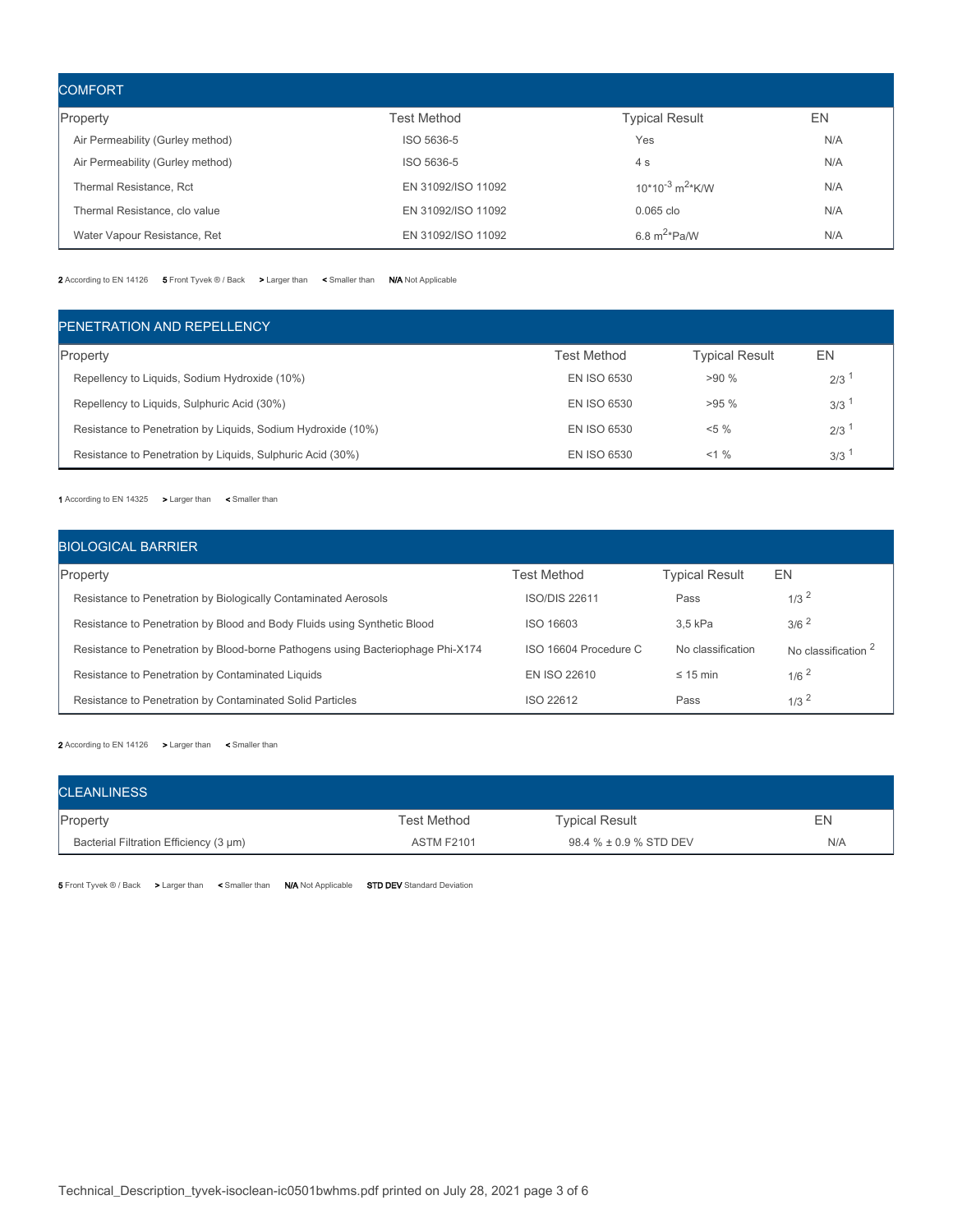| Permeation Data for Tyvek® IsoClean®                                           |                           |               |               |        |        |    |             |             |                      |
|--------------------------------------------------------------------------------|---------------------------|---------------|---------------|--------|--------|----|-------------|-------------|----------------------|
| Hazard / Chemical Name                                                         | <b>Physical State CAS</b> |               | <b>BT</b> Act | BT 0.1 | BT 1.0 | EN | <b>SSPR</b> | <b>MDPR</b> | Cum 480 Time 150 ISO |
| Carboplatin (10 mg/ml)                                                         | Liquid                    | 41575-94-4    | >240          | >240   | >240   | 5  | < 0.001     | 0.001       |                      |
| Carmustine (3.3 mg/ml, 10 %<br>Ethanol)                                        | Liquid                    | 154-93-8      | imm           | imm    | >240   | 5  | < 0.3       | 0.001       |                      |
| Cisplatin (1 mg/ml)                                                            | Liquid                    | 15663-27-1    | >240          | >240   | >240   | 5  | < 0.001     | 0.001       |                      |
| Cyclo phosphamide (20<br>mg/ml)                                                | Liquid                    | $50 - 18 - 0$ | imm           | >10    | >240   | 5  | na          | 0.003       |                      |
| Doxorubicin HCI (2 mg/ml)                                                      | Liquid                    | 25136-40-9    | >240          | >240   | >240   | 5  | < 0.001     | 0.001       |                      |
| Etoposide (Toposar <sup>®</sup> , Teva)<br>(20 mg/ml, 33.2 % (v/v)<br>Ethanol) | Liquid                    | 33419-42-0    | >240          | >240   | >240   | 5  | < 0.01      | < 0.01      |                      |
| Fluorouracil, 5- (50 mg/ml)                                                    | Liquid                    | $51 - 21 - 8$ | imm           | imm    | imm    |    | na          | 0.001       |                      |
| Gemcitabine (38 mg/ml)                                                         | Liquid                    | 95058-81-4    | imm           | >60    | >240   | 5  | < 0.4       | 0.005       |                      |
| Ifosfamide (50 mg/ml)                                                          | Liquid                    | 3778-73-2     | imm           | imm    | >60    | 3  | na          | 0.003       |                      |
| Oxaliplatin (5 mg/ml)                                                          | Liquid                    | 63121-00-6    | imm           | imm    | imm    |    | na          | 0.001       |                      |
| Paclitaxel (Hospira) (6 mg/ml,<br>49.7 % (v/v) Ethanol)                        | Liquid                    | 33069-62-4    | >240          | >240   | >240   | 5  | < 0.01      | < 0.01      |                      |
| Thiotepa (10 mg/ml)                                                            | Liquid                    | $52 - 24 - 4$ | imm           | imm    | imm    |    | na          | 0.001       |                      |

**BTAct** (Actual) Breakthrough time at MDPR [mins] **BT0.1** Normalized breakthrough time at 0.1 pg/cm<sup>9</sup>/min [mins] **EN** Classification according to EN 14325<br>**SSPR** Steady state permeation rate [grom<sup>9</sup>/min] **MDPR Minimum de**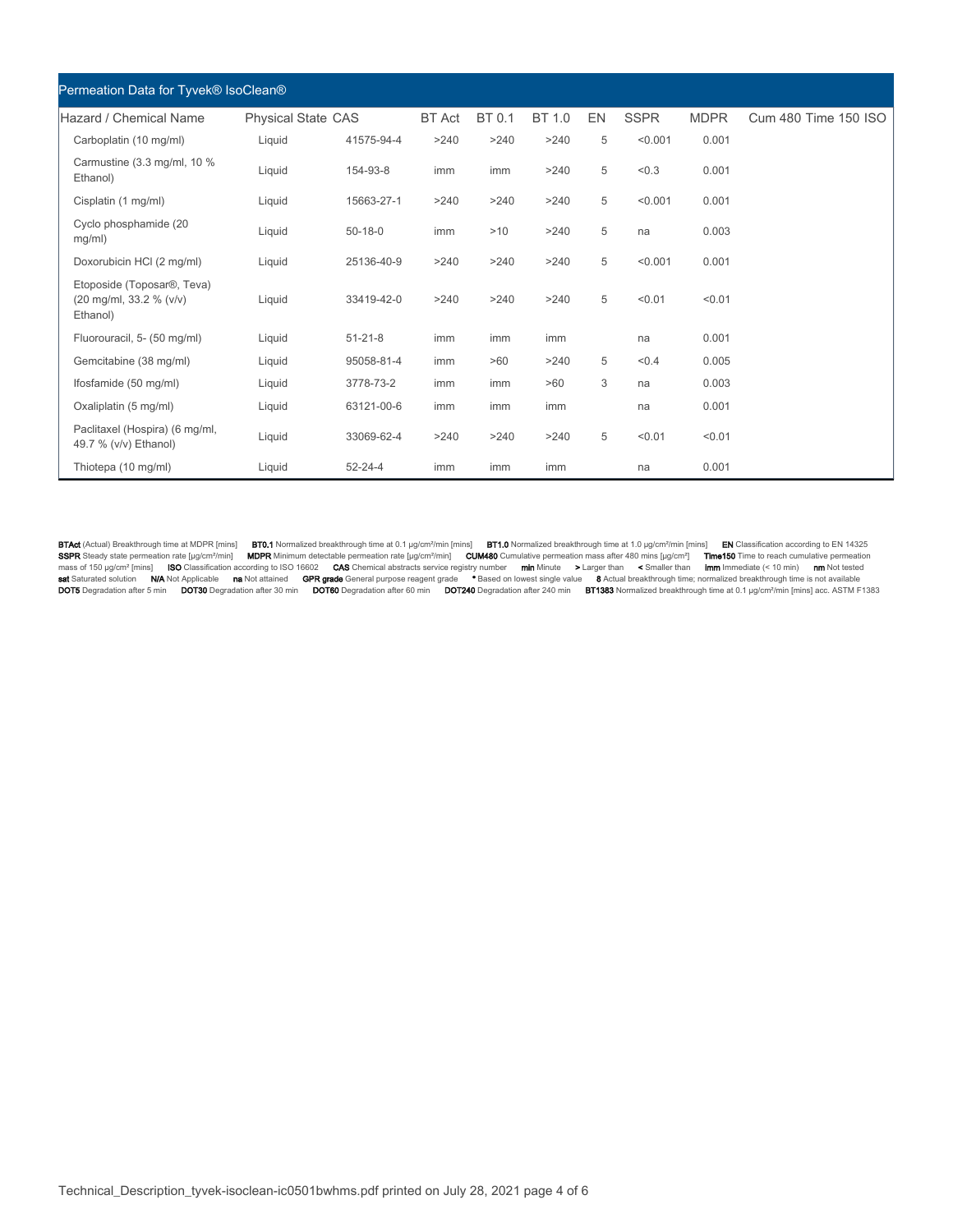#### Important Note

The permeation data published have been generated for DuPont by independent accredited testing laboratories according to the test method applicable at that time (EN ISO 6529 (method A and B), ASTM F739, ASTM F1383, ASTM D6978, EN369, EN 374-3)

The data is typically the average of three fabrics samples tested.

All chemicals have been tested at an assay of greater than 95 (w/w) % unless otherwise stated.

The tests were performed between 20 °C and 27 °C and at environmental pressure unless otherwise stated.

A different temperature may have significant influence on the breakthrough time.

Permeation typically increases with temperature.

Cumulative permeation data have been measured or have been calculated based on minimum detectable permeation rate. Cytostatic drugs testing has been performed at a test temperature of 27°C according to ASTM D6978 or ISO 6529 with the additional requirement of reporting a normalized breakthrough time at  $0.01$  ug/cm<sup>2</sup>/min.

Chemical warfare agents (Lewisite, Sarin, Soman, Mustard, Tabun and VX Nerve Agent) have been tested according to MIL-STD-282 at 22°C or according to FINABEL 0.7 at 37°C. Permeation data for Tyvek® is applicable to white Tyvek® 500 and Tyvek® 600 only and is not applicable for other Tyvek® styles or colours. Permeation data are usually measured for single chemicals. The permeation characteristics of mixtures can often deviate considerably from the behaviour of the individual chemicals.

The permeation data for gloves published have been generated according to ASTM F739 and to ASTM F1383.

The degradation data for gloves published have been generated based on a gravimetric method.

This degradation testing exposes one side of the glove material to the test chemical for four hours. The percent weight change after exposure is measured at four time intervals: 5, 30, 60 and 240 minutes.

Degradation Ratings:

- E: EXCELLENT (0-10% Weight Change)
- G: GOOD (11-20% Weight Change)
- F: FAIR (21-30% Weight Change)
- P: POOR (31-50% Weight Change)
- NR: NOT RECOMMENDED (Above 50% Weight Change)
- NT: NOT TESTED

Degradation is the physical change in a material after chemical exposure. Typical observable effects may be swelling, wrinkling, deterioration, or delamination. Strength loss may also occur.

Please use the permeation data provided as a part of the risk assessment to assist with the selection of a protective fabric, garment, glove or accessory suitable for your application. Breakthrough time is not the same as safe wear time. Breakthrough times are indicative of the barrier performance, but results can vary between the test methods and laboratories. Breakthrough time alone is insufficient to determine how long a garment may be worn once the garment has been contaminated. Safe user wear time may be longer orshorter than the breakthrough time depending on the permeation behaviour of the substance, the toxicity of the substance, working conditions and the exposure conditions (e.g. temperature, pressure, concentration, physical state).

#### Latest Update Permeation Data: 5/5/2020

The information provided herein corresponds to our knowledge on the subject at the date of its publication. This information may be subject to revision as new knowledge and experience becomes available. The data provided fall within the normal range of product properties and relate only to the specific material designated; these data may not be valid for such material used in combination with any other materials or additives or in any process, unless expressly indicated otherwise. The data provided should not be used to establish specification limits or used alone as the basis of design; they are not intended to substitute for any testing you may need to conduct to determine for yourself the suitability of a specific material for your particular purposes. Since DuPont cannot anticipate all variations in actual end-use conditions DuPont makes no warranties and assumes no liability in connection with any use of this information. Nothing in this publication is to be considered as a license to operate under or a recommendation to infringe any patent rights.